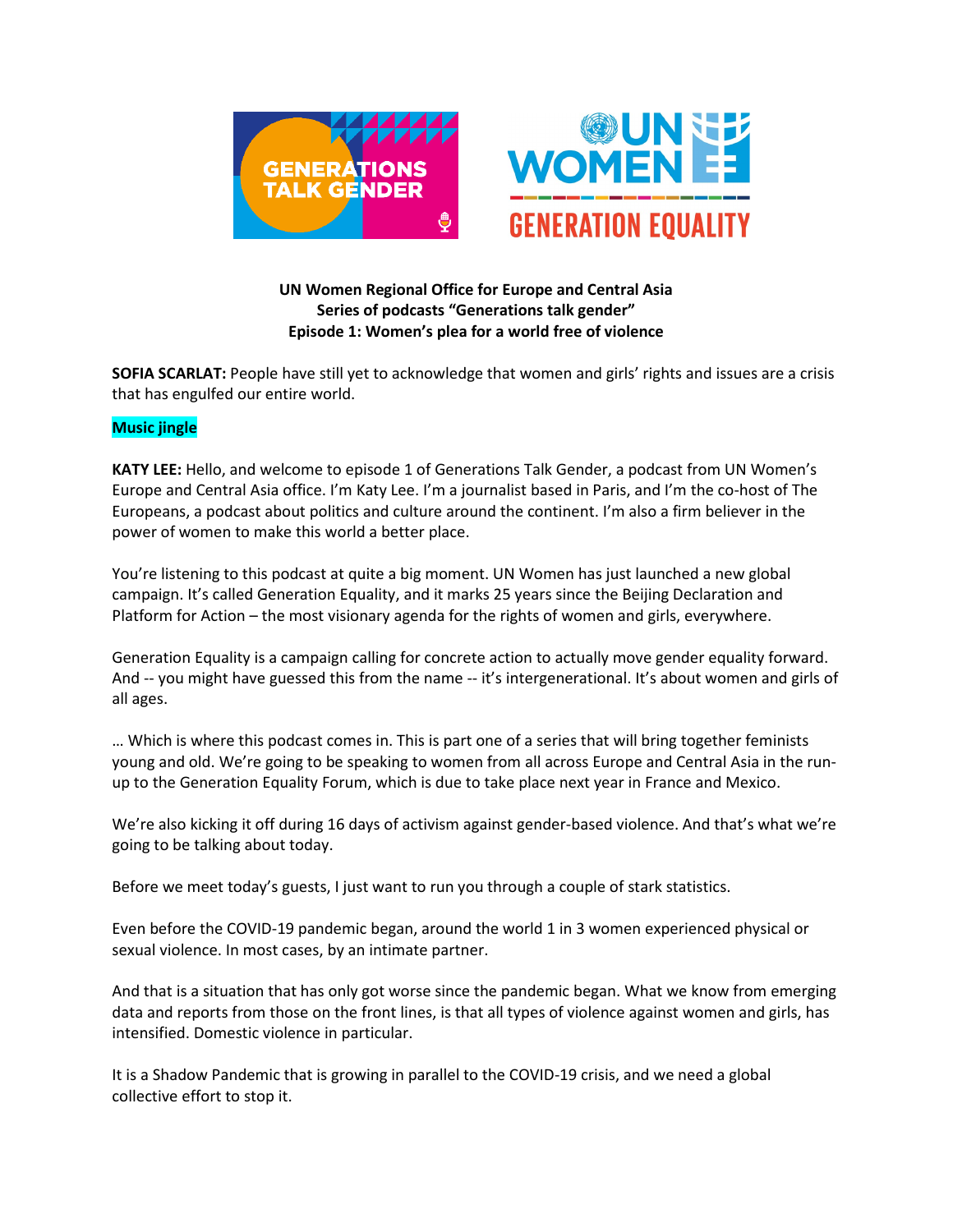I'd like to introduce you to today's guests.

**Sofia Scarlat** is a 17-year-old activist from Romania with a particular focus on youth engagement and the prevention of gender-based violence. She is the founder and director of Girl Up Romania, her country's first ever gender equality organization for teenagers.

At Girl Up Sofia coordinates a team of more than 100 young volunteers who advocate for girl's rights up and down the country. She's also a member of the UN Women Generation Equality Youth Task Force, a Women Deliver Young Leader, and a 2018 International Children's Peace Prize nominee. And if that wasn't enough, she's also a student at Stanford University. Sofia, thank you so much for joining us.

## **SOFIA SCARLAT:** Thank you so much for having me. It's an honour to be here.

We are also joined today by **Lepa Mladjenović**, a feminist activist living in Serbia. Lepa is a long-time member of the lesbian and anti-war movements. She has a huge amount of experience -- she was in fact there at the Beijing conference in 1995 which led to the Beijing Declaration. In 1990, she co-founded the SOS Helpline for women survivors of violence in Belgrade and networks against violence against women, particularly sexual violence in Europe. She now works as a counselor with women who are experiencing trauma of sexual violence and lesbophobia. Lepa, thank you so much for being here with us.

#### **LEPA MLADJENOVIC**: It's great. It's fantastic.

**KATY LEE:** So. Activists all around the world have been calling for an end to violence against women for many years. Lots of campaigning, advocacy and protesting have gone into calling for action to find a solution to this issue. Even though there have been advances -- especially when it comes to new laws and regulations -- it's very clear that violence against women and girls is a problem that persists all around the world.

Lepa, you were in Beijing along with thousands of feminists 25 years ago. And you've been calling for an end to violence against women, advocating for reforms, for many years. Why do you think the world is struggling with eliminating violence against women? Why is this still an issue?

**LEPA MLADJENOVIC:** We feminists usually say that violence against women is a structural issue and that means that in patriarchal society men as a class as a gender, they have more power over women and therefore they misuse this power to be violent and this violence gives them emotionally the sense of victors, like they're winning something or they are controlling women and women's bodies and this gives them emotionally some satisfaction So it's really a huge issue to deal with because as you said we worked so much in all these years in every country of the world women have organized the work against male violence against women and we still have it and I would say we even have it more than before now with this internet society because that has really enlarged different forms of male violence.

**KATY LEE:** Sofia, when it comes to your generation, how do young women today experience violence. What forms does it take?

**SOFIA SCARLAT**: I think we imagine that a lot more has changed than is actually the case. I think especially in my country a lot of things are the same as they were decades ago. We're dealing with domestic violence in similar extends, we're dealing with sexual violence in similar extends. But we're also dealing with some new phenomenon which have not been studied as much. For example, campus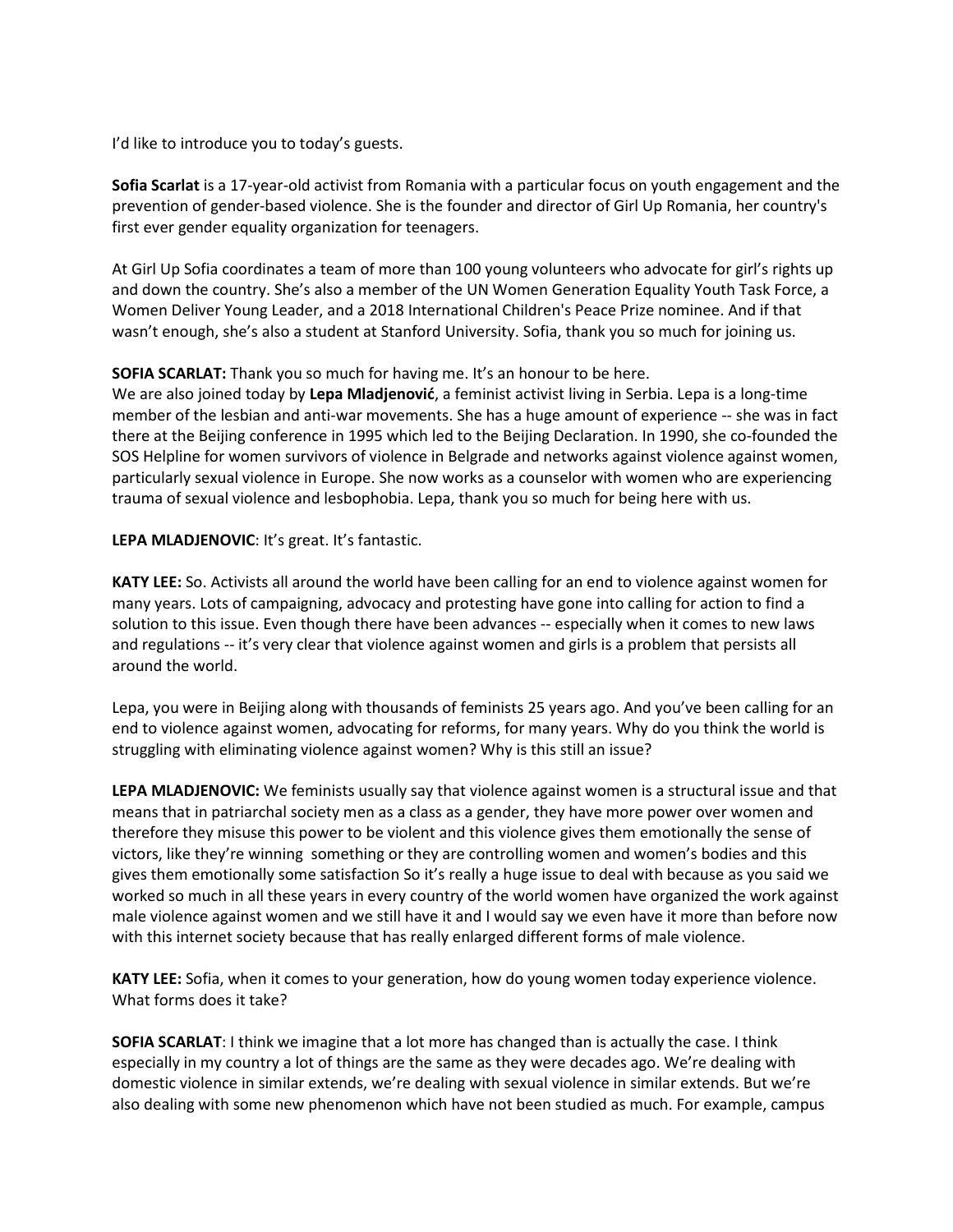sexual assault which is now a huge problem at Universities across the world. We're dealing with online harassment, sexual harassment. We're dealing with revenge pornography. We're dealing with this new push for anti-abortion legislation which we're seeing right now across eastern Europe now with what's happening in Poland in particular. We're dealing with women not being taken seriously, not just by law enforcement but by their own communities So as to create an environment where girls grow up already knowing that they should not be talking about the violence that they face, it becomes very normalized to the point where you go on your daily commute to school, and you're in middle school, right? Let's say you're in like sixth grade, and you're already used to street harassment and being whistled at, or touched on the subway or on the bus. It's that type of environment that people grow up in, and that they keep living with throughout their entire lives, and they'll become so normal. People have have still yet to acknowledge that women and girls rights and issues are a crisis that is has engulfed our entire world. And that is very deeply rooted in our culture and our traditions, and the way that we even interact with people on a day to day basis. And so that's, that's the issue that that girls are dealing with today's is life and its society. And it's the way that we, we interact with the people around us.

**LEPA MLADJENOVIC:** And I'll just add to this really great everything that she said and especially that women are not taken seriously. And their experience is not believed. That's especially sexual violence. Whatever woman says about her that she's been raped or that she's been harassed. It's always the first thing is maybe maybe not, maybe she's inventing it. Maybe she's lying. Maybe she wanted and so we are… We who work on sexual violence always have to say again and again that we believe women's experience unconditionally.

**KATY LEE:** Let's turn now, to the health crisis that has turned all of our lives upside down this year, some more than others. Violence against women and girls was an issue before the pandemic but it is clear that COVID-19 has made the problem worse. Particularly when it comes to domestic violence because of course so many women have found themselves confined to homes with their abusers during lockdowns.

Sofia, I was really interested to hear that when it comes to young women during the pandemic, a lot of the abuse is happening online.

**SOFIA SCARLAT:** During the pandemic back in March, in my country, we went into a full lock down so everybody moved their lives online. You were working online, you were going to school online. All of the violence that was in women's lives, every single day, in the real world, face-to-face had to sort of move on to our computer, on our phones as well. So we experienced different kinds of gender-based violence in online mediums as well. The only issue is that with online mediums, nobody was prepared to really handle them so that's what we're kind of dealing with right now is the fall out of a world, an online world in which we have all these forms of violence and no legislation and no experience in tackling them.

**KATY LEE:** Can you give me a couple of examples of the online abuse that we've seen?

**SOFIA SCARLAT:** Yes, especially I think with with the work that I do, with my organization, something we saw a lot of was revenge pornography. This was an issue even before the pandemic but it grew to insane heights back in March. We started receiving a lot of messages from girls who were saying that they were in a situation where they were being black-mailed with nude photographs or where Instagram accounts have been posting their nude photographs, things that they've shared with ex-boyfriends years ago or different things like that. We realized that there were at least a few dozen accounts of this kind across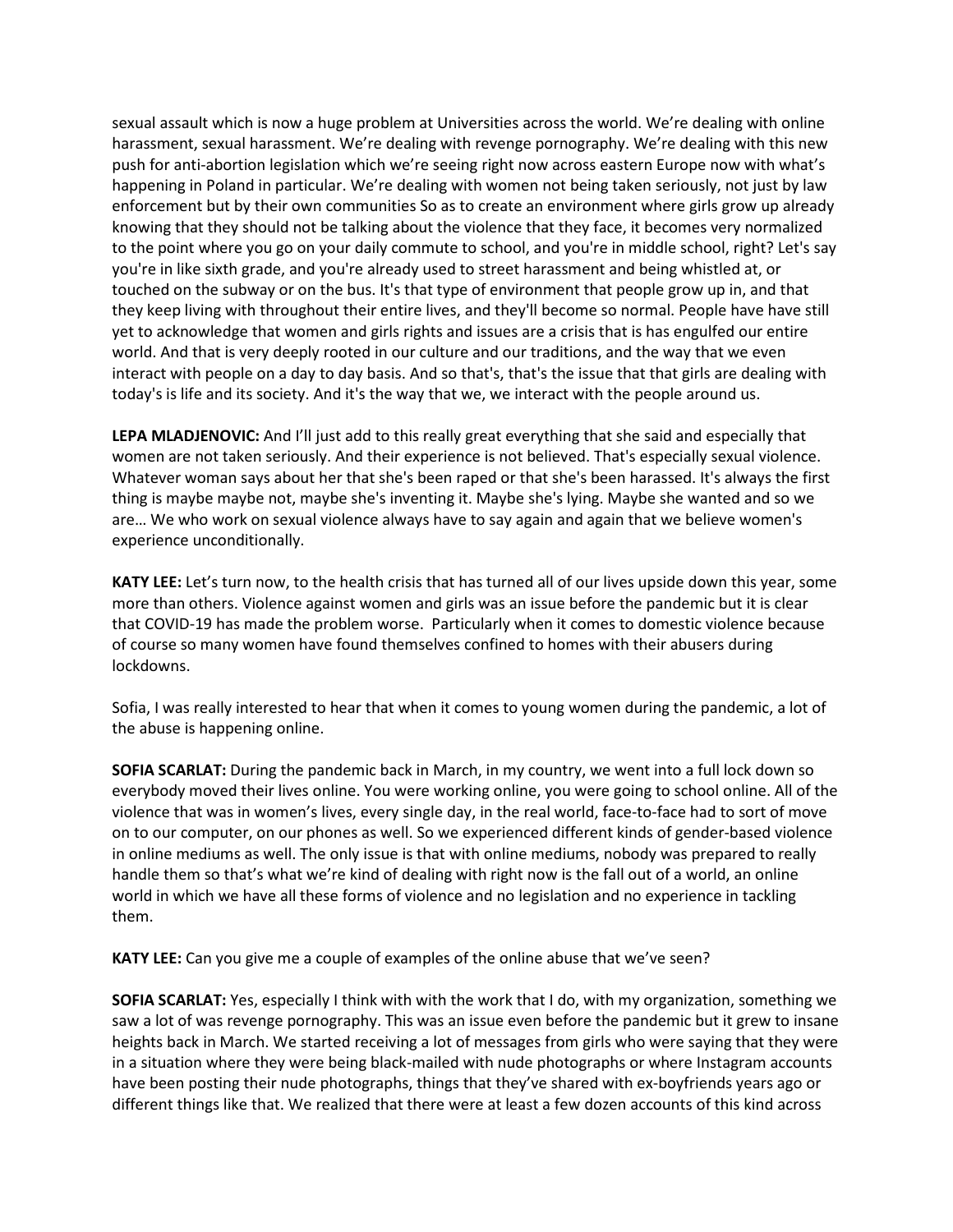the country. There was one for each major city. Umm and there were dozens upon dozens of girls involved. All of them were underaged. Some as young as 12. We were able to track down these accounts to a group chat on Telegram which had over 30 thousand members and were sharing this content, hundreds of photos, every single day. So that's kind of the issues that we are talking about. Especially with revenge pornography, there is no legislation in Romania to kind of support victims so even when they come forward to us, what can we do? We can contact Instagram and we can ask for help which was the first step but even in that case, we were told that because of the pandemic they had limited their staff and they weren't able to moderate content as well as they were doing before. So, a lot of these accounts are still up today, months later. We know that police are part of this system that oppresses women and when you come forward with this new issue that they're not trained to handle and they have no legislation around the more nice response they're gonna get is a no but more likely, you're gonna get laughed at. As young people, kind of going forward with these issues, we have to not just protect ourselves on online medias but we also have to educate adults on these new issues because they don't really understand the context of them and they also don't understand kind of how they arise. There's a lot of victim blaming involved with revenge pornography which also needs to be addressed.

**KATY LEE:** And in terms of offline abuse, Lepa, I'm guessing that also includes a rise in domestic violence?

**LEPA MLADJENOVIC:** Yeah Yeah the offline is this one that that then during the day, because, you know, because of increased nervousness and anxiety because people are closed down, they can't go on with their life, then when men have this power they have this patriarchal green light to, to behave in this way. And therefore that's why the, the number of the women who, who who called the women's centers for any kind of violence, so that means partner's violence and physical violence has also increased.

And also in, in the in, in Balkan countries. Sometimes in the beginning it wasn't even increased and we also have thought about it because women were so shocked by what you know, the guy the whole changes and with the change of the style of life so they were not even calling the SOS hotlines because there were a lot done with men and they didn't have their free space you know how and from where to call them on how to how to contact women's organizations. In fact, in the beginning this number of calls even did not rise.

## **Music**

**KATY LEE:** This is such a heavy and important conversation. But since we have two brilliant feminist minds with us today, I thought I might as well take an opportunity to pick your brains and ask you both for some recommendations.

Lepa, what is your all-time favorite feminist movie and book?

**LEPA MLADJENOVIC:** I found the recently my old time as you say old time favorite movie. It was last year, it's a French movie, the portrait of a lady in fire. It's about love story between two women and the idea is that what is erotic is that women are equals. So equality between women is erotic. And equality between women is exciting. And it is shown in the film that because we are equal, we exchange our roles. And we there is neutrality, and therefore, there is no space for abusing of power. And, and therefore, this really means that, at the end of the line, there is no violence and there is no wars if we create a relationship around equality and neutrality and exchange of the roles. So I just love that film and because the main idea I can say "Equality is sexy" (laughs).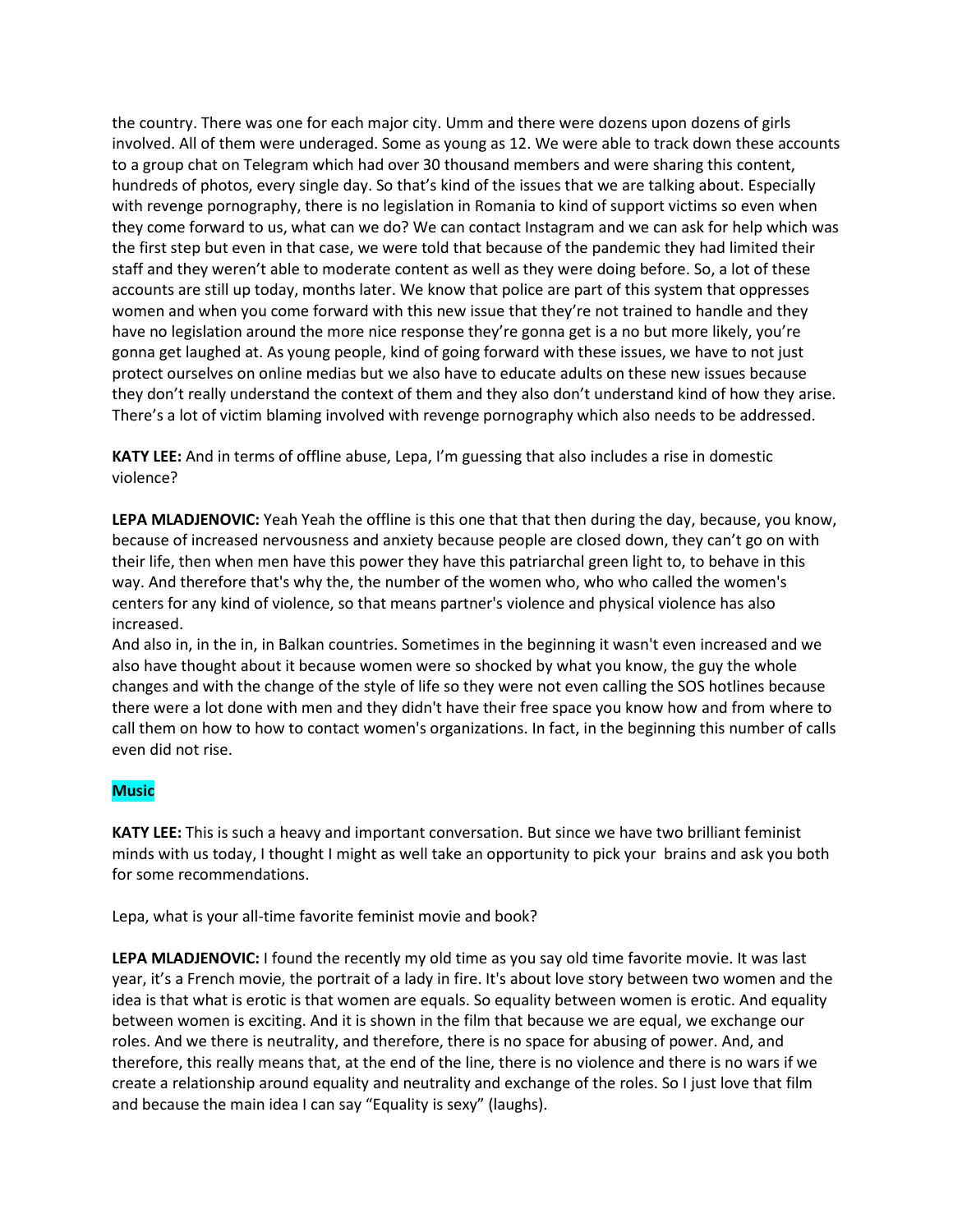#### **KATY LEE:** It's a beautiful film. I have to agree with you.

#### **LEPA MLADJENOVIC:** So now you go Sofia.

**SOFIA SCARLAT:** I don't think these are necessarily my favorites. But they're just two things that have really touched me. The first one is *4 months, 3 weeks, and 2 days*, it's a Romanian movie about two women who are organizing an illegal abortion during the 80s, Romania had some of the most devastating abortion policies during the communist era under Ceausescu. And so this is a really important movie that I think everybody should watch, especially when talking about reproductive health and rights within the Eastern European region, and also say, *A Room of One's Own* by Virginia Woolf. Because I read that book when I was very young. And I think it's my most annotated book ever, because there are just so many things in there that stood out to me, and I thought it was amazing. Probably everybody who's around my age should definitely pick that book up, in any other age, but especially if you're a teenager, it's amazing.

**KATY LEE:** I don't think we heard a book from you, Lepa, what book would you recommend for us?

**LEPA MLADJENOVIC:** Yeah, well, there are so many I couldn't even think but I can go on with *The Room of One's Own* because I really also thought that it should. I read it a couple of times. And I can also say that another one which I, which is my favorite is a black lesbian feminist writer, Audrey Lorde. And we have also translated in our language "Sister Outsider" and read it many times and it was really crucial for us to understand what is what does it mean to be a feminist and lesbian and black and a mother and poet. What does it mean having different identities and and at the same time, fighting for the new world. It's really fantastic. I just adore her.

**KATY LEE**: Thank you both so much. Something that we've seen recently is a rise in active opposition to gender equality and women's rights. It's something that's happening around the world, and in Europe and Central Asia in particular. And it poses a serious threat to progress when it comes to human rights and gender equality.

Sofia, I'm wondering how this opposition to women's right manifests itself, particularly when it comes to violence against women's rights activists. Are young feminists in your network facing threats or violence? Have you faced any threats yourself, I wonder… or have there been times when you've felt unsafe because of the work that you do?

**SOFIA SCARLAT:** When I started, I didn't know much about the work that I was doing. But the one thing that I did know was that people were going to hate me and everybody who is associated with the project. And so one of the the main ground rules that we had going into the organization was that none of the members were going to be posted without their consent were that their names were not going to be included. And that generally, we were going to try and maintain a very low profile, because everybody who's involved is under aged. But I'm the face of the organization, you search Girl Up Romania, you find my name, you find my school, you find my classmates, you find my family, social media is very, very easy to use, as a means of connecting with people and of mobilizing, but it's also very dangerous. Because, especially for young advocates, it can be a very easy way for people to target you and to threaten you, and to try and intimidate you. And so I've gotten throughout the years, messages and comments and people kind of reaching out with threats and hate regarding the work that I do. I've never been in a position where I felt unsafe in person, which I've been very thankful to, to not be able to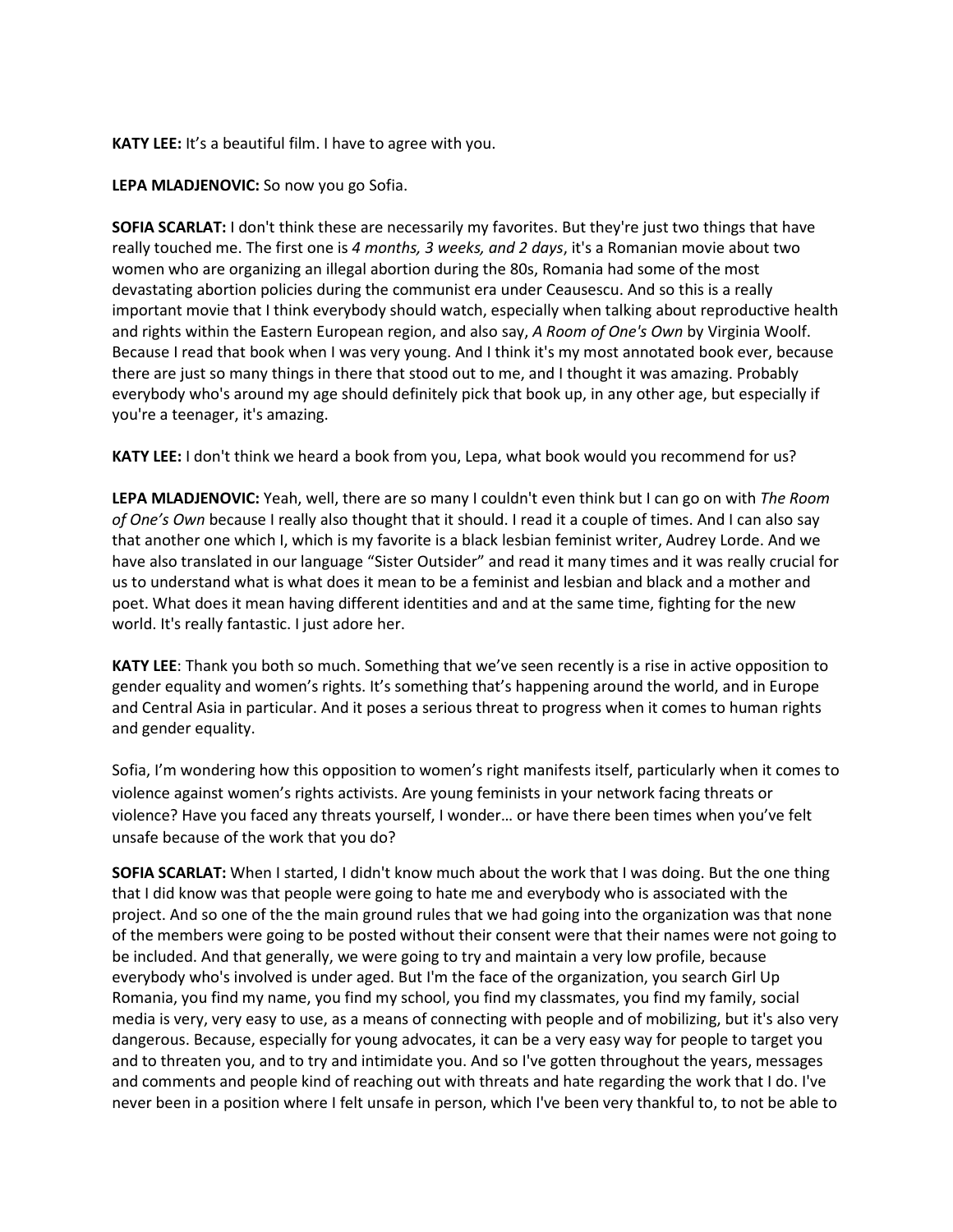have that experience. However, it's still a very dangerous kind of situation to be in, especially as, as young advocates, because we know that there is no protection and our organization, we're entirely a group of teenagers, we don't have funding, we don't have lawyers to call. So when we go out and we organize a protest, we understand the risks of that movement. And [delete extra 'we want'] to we want to take those risks on you want to expose yourself to that danger. But how do you do that when you're 15. And you also have no protection, and maybe your parents aren't really supportive of the work that you do. And you have nobody to call if you were to be arrested. And I've had a few of my members who've received letters from the police or who sort of been intimidated in some ways to not go to protests in the future. But it's only really come to that at this point. And I hope it doesn't go any further. However, the fact that our country and I guess our society is willing to demonize and kind of attack even young people, people as young as like 14 or 15 involved in something as simple as a fight for equality. Right, then I think that's a larger conversation to be had, that we're willing to let people go to those lengths and to kind of dehumanize somebody because they want to fight, not just for their rights, but for the rights of people in general.

**KATY LEE:** Lepa, violence against women's rights activists is probably not a new phenomenon. Have you experienced violence and intimidation yourself in your activism?

**LEPA MLADJENOVIC:** Wow (smiles) many times, physically many times. Lets' say I would choose two times. Once was in 1995. There were a few of us lesbians who were making lesbian graffiti in one of the streets near me in my neighborhood and there were all three men who came very aggressively to stop us. Well they were really, they broke glasses on me and another one and they start hitting the other one, and they took for my my jacket and they said I can … you stop talking because I was asking him you know, who are you what are you doing here and then you know, like, you know, who am I because he obviously knew who am I and then he said, you stop dirtying my streets with your words and I can kill you now and and put you these door behind this door of the nearby house and nobody would know.

Which really afterwards made me write an essay, dirty streets. And one other one was in 2001 when we organized what was supposed to be a first pride in Belgrade but umm 400 violent men came before us about half an hour. And they were about 50 of us activists by that gathered, they're just very small number and they were so aggressive, you won't believe it. I mean, it was a huge. So at one point in the beginning, I found myself and another women friend near me, the guys were hitting us with eggs at the beginning. And I remember, we were really surprised, and the other one was a joker. So she said, Oh, eggs are on my face. You know, my mother used to make egg masks. Maybe it's a time for me to start making egg masks. She was trying to make it you know so that we can survive this moment.

**KATY LEE:** We wanted to take some time today to look in detail at some strategies that might help when it comes to ending violence against women and girls -- some innovative and effective solutions that have actually shown themselves to work, on the ground.

Sofia, how are young people tackling the issue of violence against women? Can you tell us about some of the strategies you've used in your own work, and ideas that seem to really be effective?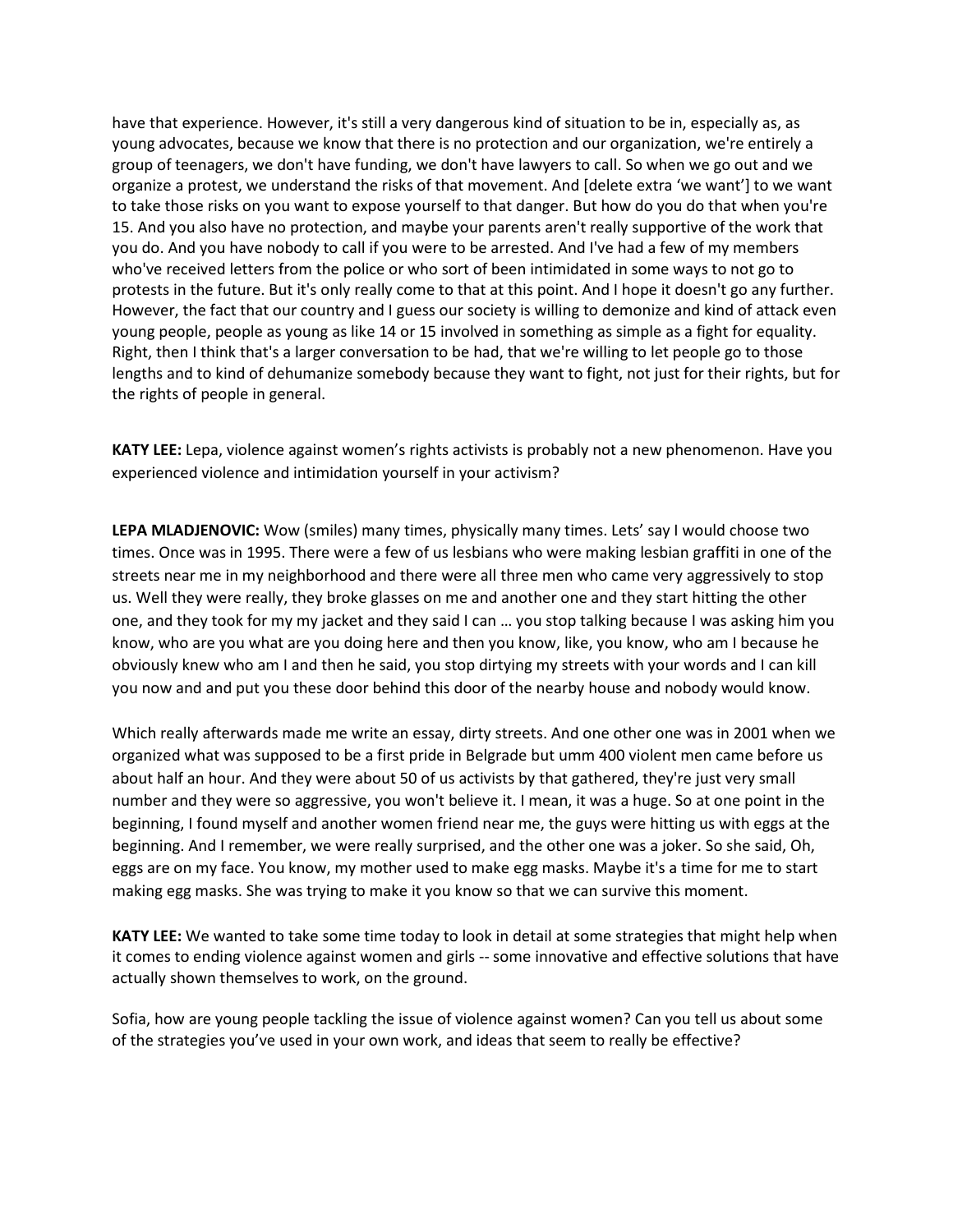**SOFIA SCARLAT:** Our main goal going into the organization was education, it's very, very difficult to talk to our parents generation, to our teachers, to people within our communities, who might not really understand the issues that we're dealing with. But with young people, they're a little bit more open, they haven't fully formed all of their kind of ideas about the way that our society works, and in gender roles, and gender norms, and all of those things. And so it's easier to have a conversation. And we initially thought that we could just start there with talking to before our own age, about violence, sharing our experiences, kind of making it known that these are very common things despite how stigmatized they are in our country, and how little people actually talk about them. But moving on from that we really tried to engage young people as much as possible, because we understand that we're kind of on our own. And so with limited resources, you know, we've been able to raise donations for shelters. For women who have been victims of domestic violence or human trafficking, we've been able to sit down with politicians, we've been able to organize protests to kind of draw attention to these issues that we're dealing with, to just mobilize people to work within their schools and their communities to talk about these things in the first place. Something that I think people don't really understand as much as, as I hope they would is that you don't nobody is born an advocate and kind of being an activist, it's not something that you study towards or you need a lot of experience going into it to be an advocate for something is to simply believe in it, and then to talk to other people and to mobilize them to to learn more with you and to kind of have that impact within their community. Anybody can do that I'm not a special person. And nobody is a special person who's like born with these abilities of like, mobilizing and motivating people to do things. It's just about caring, and not enough people care. But I do and I wish more people did. And so I think that's really important is that my generation, I think cares a little bit more than the past ones that we've had, at least in my country. So that's the power that we have going into this movement.

**KATY LEE:** Lepa, with your many years of experience, what do you think is the ultimately best solution to address violence against women?

**LEPA MLADJENOVIC:** Teach our daughters disobedience to patriarchal roles. So it's very important that girls are disobedient, that we give our girls from the very early age to self defense to any kind of sport so that the body, girls are wired from the very beginning and our brains to protect and defend ourselves because there is no other way. And also raise consciousness as Sophia said I really believe in women organizing and women's solidarity. In the feminist movement, the women's solidarity has really saved my life, all throughout these years and that's the most precious dimension of my activism is women's solidarity and organizing in all different and any kind of activities against male violence and patriarchy.

**KATY LEE:** Thank you so much to Lepa and Sofia for joining us today, it is such an important conversation And I'm so glad we were able to come together to discuss such a range of experiences that you both have.

And thank **you** for listening to the first episode of Generations Talk Gender.

What's happening in the next episodes, I hear you ask?

Well, that's the big question. And it's kind of up to you.

We would love to hear your feedback, and your suggestions for what and who you want to hear on this podcast. You can send us a direct message on Twitter @unwomeneca, or you can send a message to the UN Women Europe and Central Asia account on Facebook.